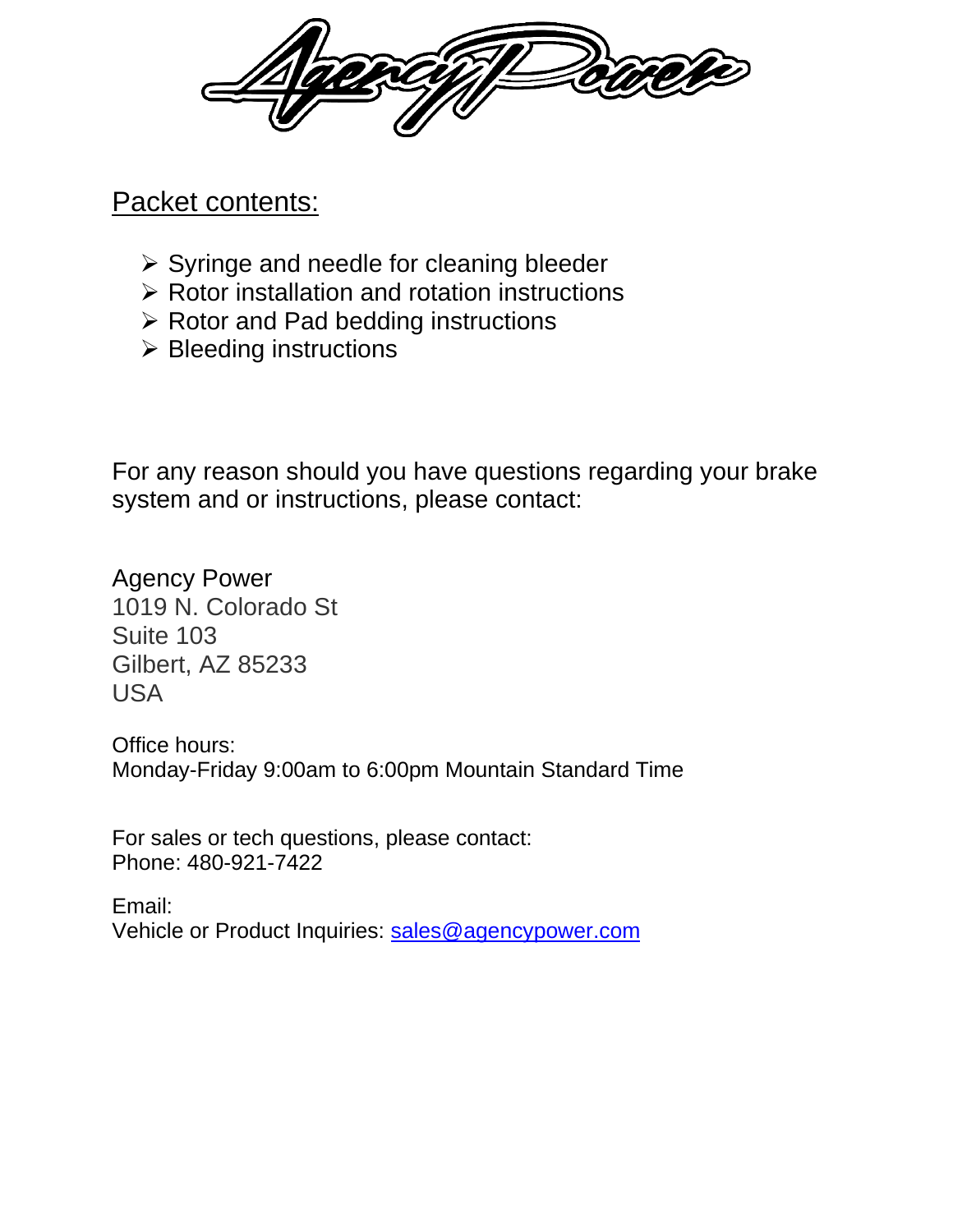#### **Installation Instructions**

**Product: Brake Fluid Cleanup Set Vehicle**

**Make: All Model: All Year(s): All**

*ATTENTION: Read this before going any farther! Returns will not be accepted for ANY installed PART or ASSEMBLY. Use great care to prevent cosmetic damage when performing wheel fit check.*



**When the installation of your Agency Power Big Brake System is complete,** a quick clean-up will prevent damage to caliper finishes and the appearance of fluid leaks.

Brake fluid left in the hollow bleeder screw(s) will, over time, seep out around the threads and the cap provided with your system. This can possibly stain the finish, and give a false indication of a potential leak.

Please take a few moments to clear this out with the flushing set provided.

**Other items needed for this:** small bucket of clean water and soft wash cloth or sponge.

After the system is completely bled out and before the wheels are installed, take the syringe provided and fill with clean water. Insert this into the hollow port in the bleed screw (remove the seal cap) and flush the residual brake fluid out of the screw. **DO NOT USE COMPRESSED AIR TO CLEAR THE BRAKE FLUID!** Do this a couple of times to ensure no brake fluid residue is present.

Fill the syringe with air and blow the water out of the screw when this is done. Compressed air can be used to remove the remaining water. Some calipers have more than one bleeder. Do this for all bleeders.

Place the cap over the bleed screw(s) and using the wash cloth, rinse the entire caliper with clean water. Drying with a microfiber cloth will enhance the appearance of the Calipers.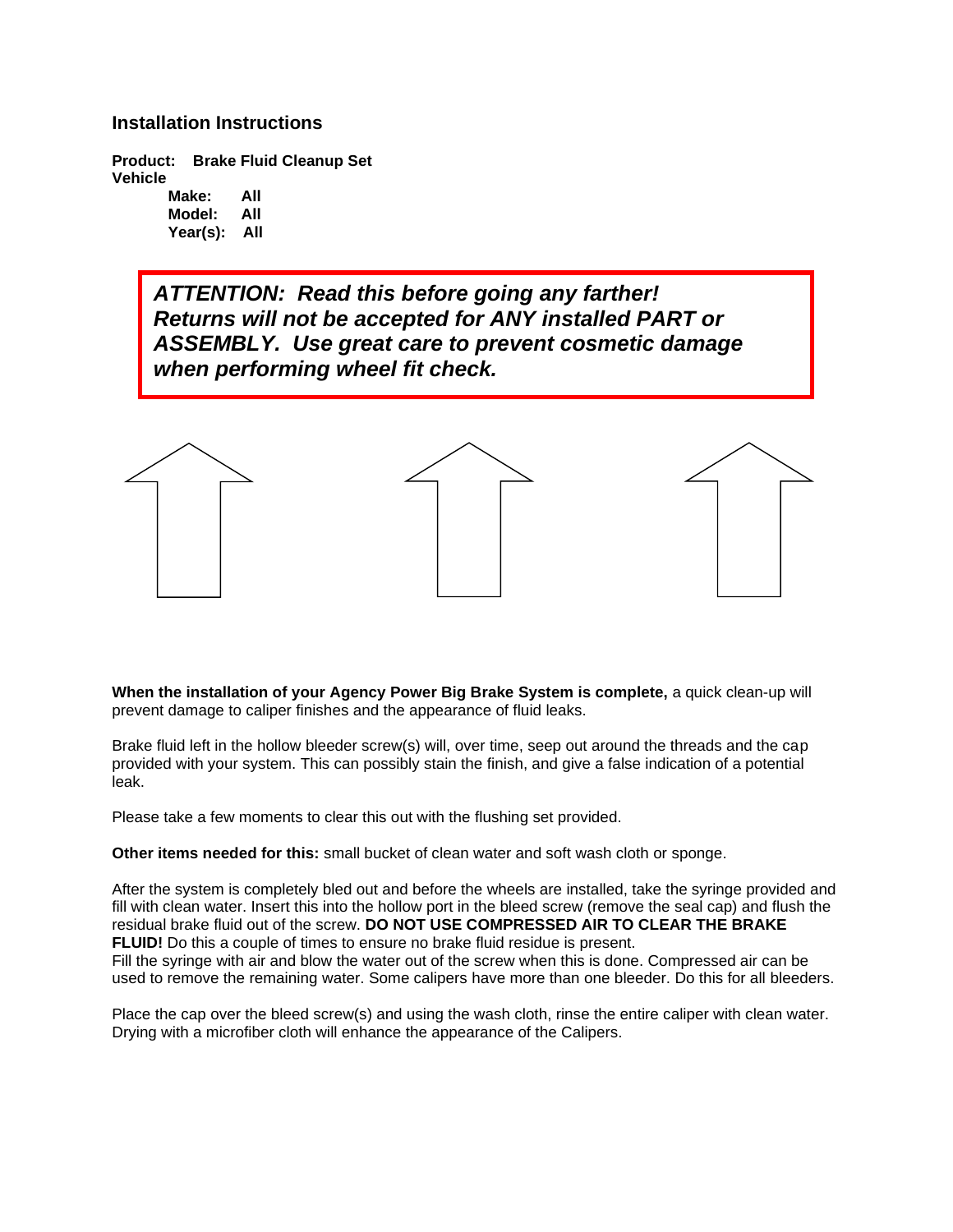# **STOP - Read This Notice!**





Rotors that are directionally ventilated must rotate in the correct direction to obtain proper airflow for cooling.

Externally modified rotors employ a REVERSE SLOT or a REVERSE SLOT & DRILL pattern. This is current racecar practice and lowers the potential for "carbon smearing" or "transfer" from the pad material to the trailing side of the slots on the rotor. This is important because, in some cases this "smearing" actually affects the rotational balance of the rotor and can cause a "shake" or "nibble" while braking.



Non-modified or plain rotors that employ a curved vane design must also rotate in a specific direction. The curved vane rotor is designed to draw air into the center of the rotor and force the air to exit from the outer edge (see diagram on left).

### **Additional rotor details:**

Provided in the packet are specific break-in procedures to ensure you will achieve optimum rotor performance and durability in the, "Rotor Seasoning & Pad Bedding" instruction sheet.

A removable stick-on label is placed on the rotor to designate which side of the vehicle the rotors are to be installed. Those marked "L," left are for the driver's side, while those marked "R," right are for the passenger's side.

The rotors shown are all DRIVER/LEFT SIDE rotors. As you can see the surface slots rotate forward. Always be sure to install the rotors in this fashion. **NEVER INSTALL ROTORS IN THE OPPOSITE DIRECTION OF ROTATION**, heat related fatigue, and failure will result.

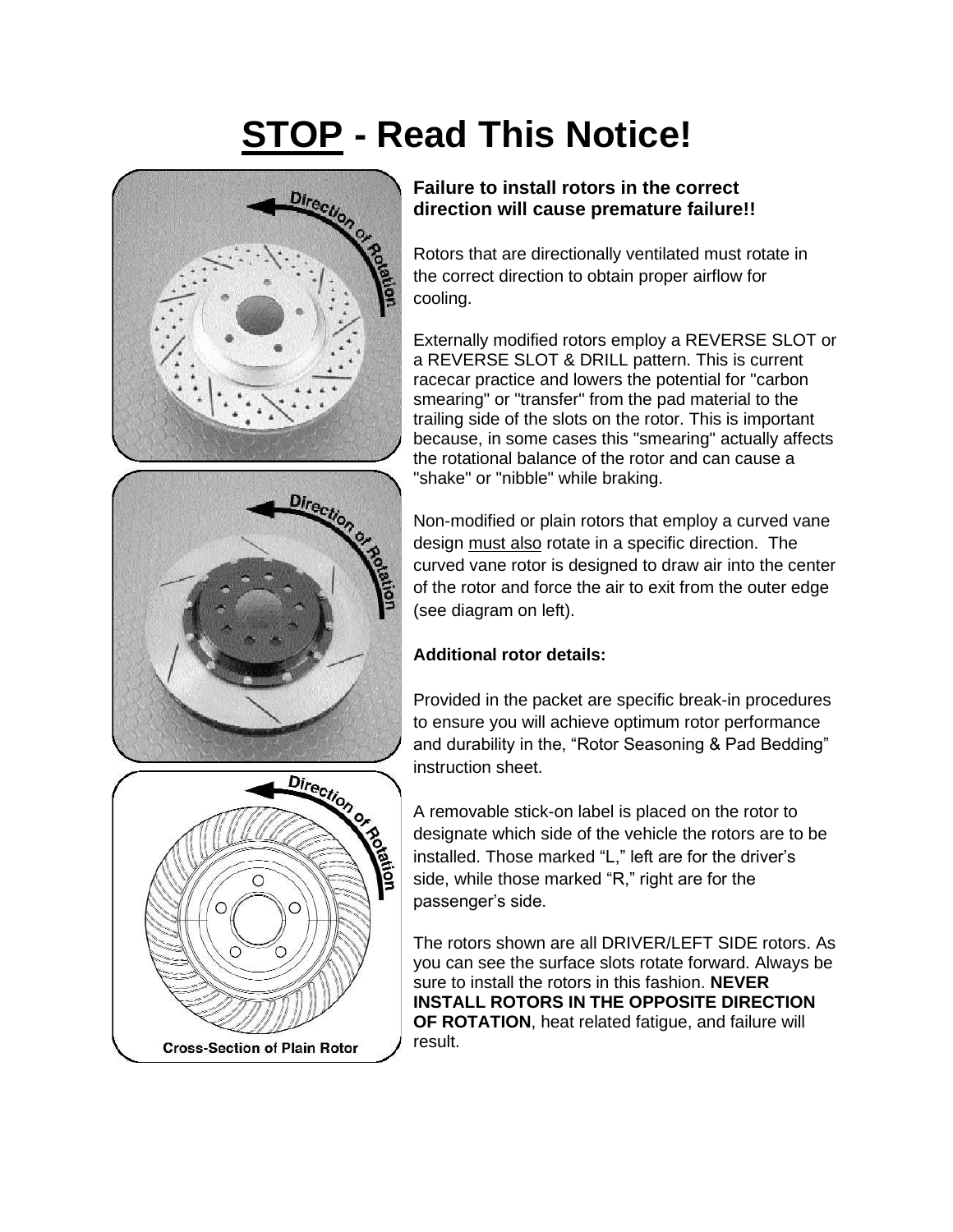### **Rotor Seasoning & Pad Bedding Street or Light Track Applications**

### **What proper "Rotor Preparation" is all about**

The first step in preparing the brake system for duty is to "Season" the rotors. The most visible effects are that of burning the machine oils from the surface of the iron and establishing a wear pattern between the pad and rotor. The most complex task it performs is that of relieving the internal stresses within the material. If you've ever poured water into a glass of ice, and noticed the ice cracking, then you've witnessed, first hand, the effects of internal stresses. The rotor casting and cooling processes leave the rotor with internal stresses.

By gradually heating the material, the crystalline matrix will reconfigure to relieve these internal stresses. After these stresses are relieved, the rotor is ready to accept the heat of bedding pads. Heating the rotors before they are fully seasoned can result in material deformation due to the unrelieved internal stresses in the material. This deformation may cause a vibration from the brakes.

Rotors need to be gradually elevated to "race" temperatures before any severe use. A "nibble," or slight vibration, normally indicates rotors that were heated too quickly.

After initial "Seasoning," when running your car at open track events or serious canyon carving, you should use the first lap of a session (or first couple of miles of open road), to warm the brakes as well as the engine, gearbox, etc. Where an engine turns chemical energy into motion, the brakes turn that motion into thermal energy…and lots of it! And where there is no cooling system for the brakes as there is in the engine, and there's not, the brakes could use the courtesy of a warm-up lap.

Remember to ALWAYS WARM THE BRAKES before any heavy use! It is also considered mandatory to run air ducts to the eye (center) of the rotor on any car used on track or in actual competition.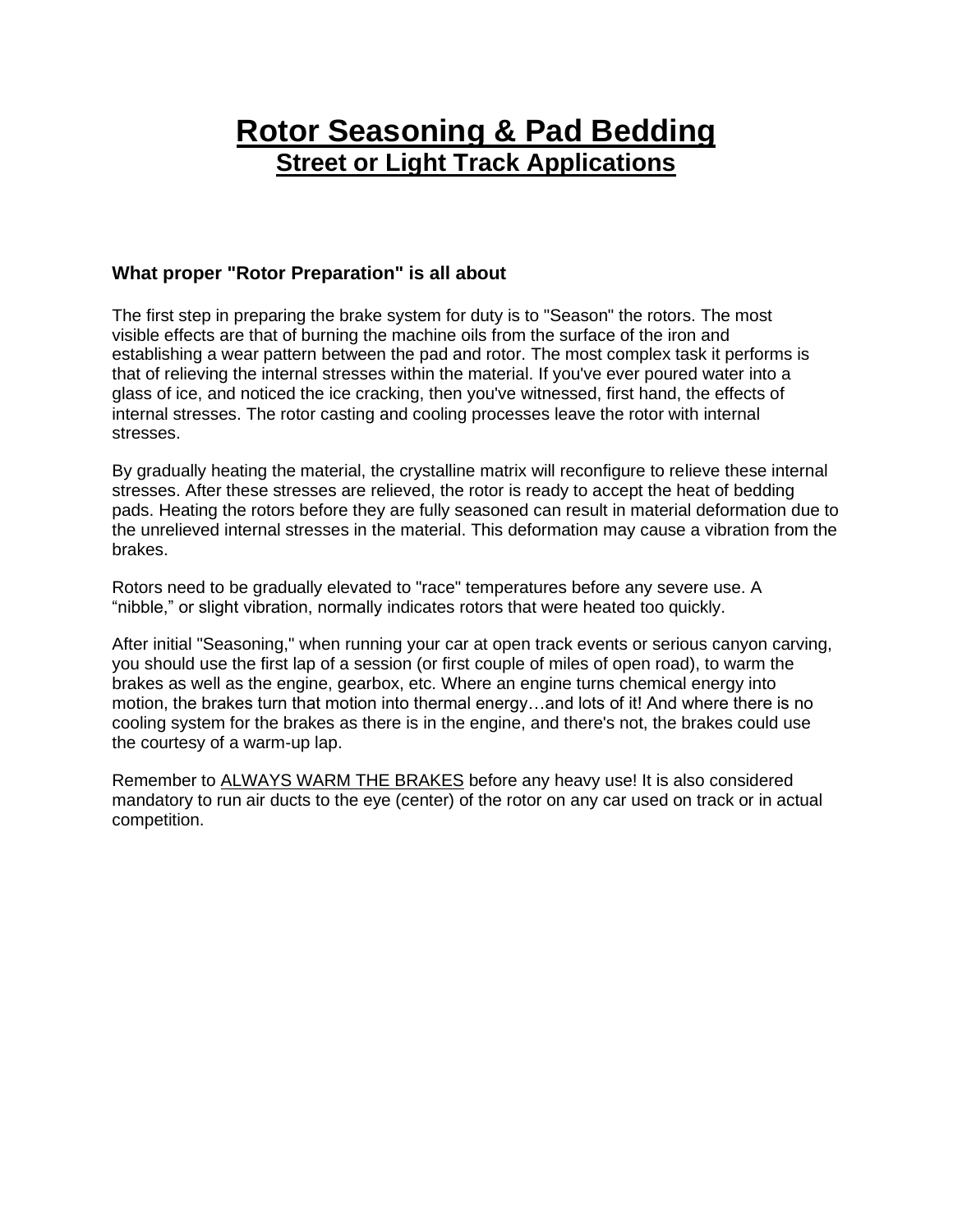# **Rotor Seasoning Procedure:**

Before you begin, please note:

The following represents the minimum recommended "Seasoning" process. If your situation offers any opportunity to perform preliminary "Seasoning" outlined in Step 2 below for a longer period of time, this will generally render even better performance and increase further long term rotor life.

1. Use the vehicle for 5 to 6 days of gentle driving. Use the brakes to the same extent that you used the stock brakes. DO NOT TEST PERFORMANCE OR ATTEMPT HEAVY USE UNTIL ALL ITEMS OUTLINED HAVE BEEN COMPLETED. It is imperative that excessive heat is not put into the rotors at this stage. They need temperature-cycling to relieve the internal stresses.

**\*\*Note:** Zinc plated rotors (optional performance upgrade) need a couple of extra days of driving to wear through the plating before "Seasoning" will actually begin.

2. After completing 5-6 days of gentle driving, find a safe location where the brakes can be run to temperature. Your goal is to gradually increase brake temperatures with progressively faster stops.

**A.** Start by performing (4) stops from 60 mph to 15 mph, as you would in the normal course of driving.

**B.** Next, perform (4) medium effort pedal stops (about 50% of maximum stopping force) from 60 mph down to 15 mph. Follow this with (5) minutes of freeway driving with LITTLE to NO BRAKING to allow the rotors to cool.

**C.** Next, perform (4) medium-hard effort pedal stops (about 75%) from 60 mph down to 15 mph. Follow this with (10) minutes of freeway driving with LITTLE to NO BRAKING to allow the rotors to cool.

**D.** Park the car and allow the brakes to cool down overnight to ambient temperature. You are now 50% done with the rotor "Seasoning & Bedding" procedure. Proceed to STEP 4 the following day.

- 3. Return to the safe location where the brakes can be run to temperature.
- 4. Ensure the brakes are warmed to full operating temperature.

**A.** Perform (4) medium effort pedal stops (about 50%) from 60 mph down to 15 mph. Follow this with (5) minutes of freeway driving with LITTLE to NO BRAKING to allow the rotors to cool.

**B.** Next, perform (4) medium-hard effort pedal stops (about 75%) from 60 mph down to 15 mph. Follow this with (10) minutes of freeway driving with LITTLE to NO BRAKING to allow the rotors to cool.

**C.** Now, make (6) HARD pedal stops from 60+ mph down to 15 mph, or until the rotors have reached an operating temperature between 900°F and 1,100°F. Every effort should be made to perform this procedure without locking a wheel. Follow this with (10) minutes of freeway driving with LITTLE to NO BRAKING to allow the rotors to cool.

5. Let the brake system cool off overnight so that it will be ready for pad bedding.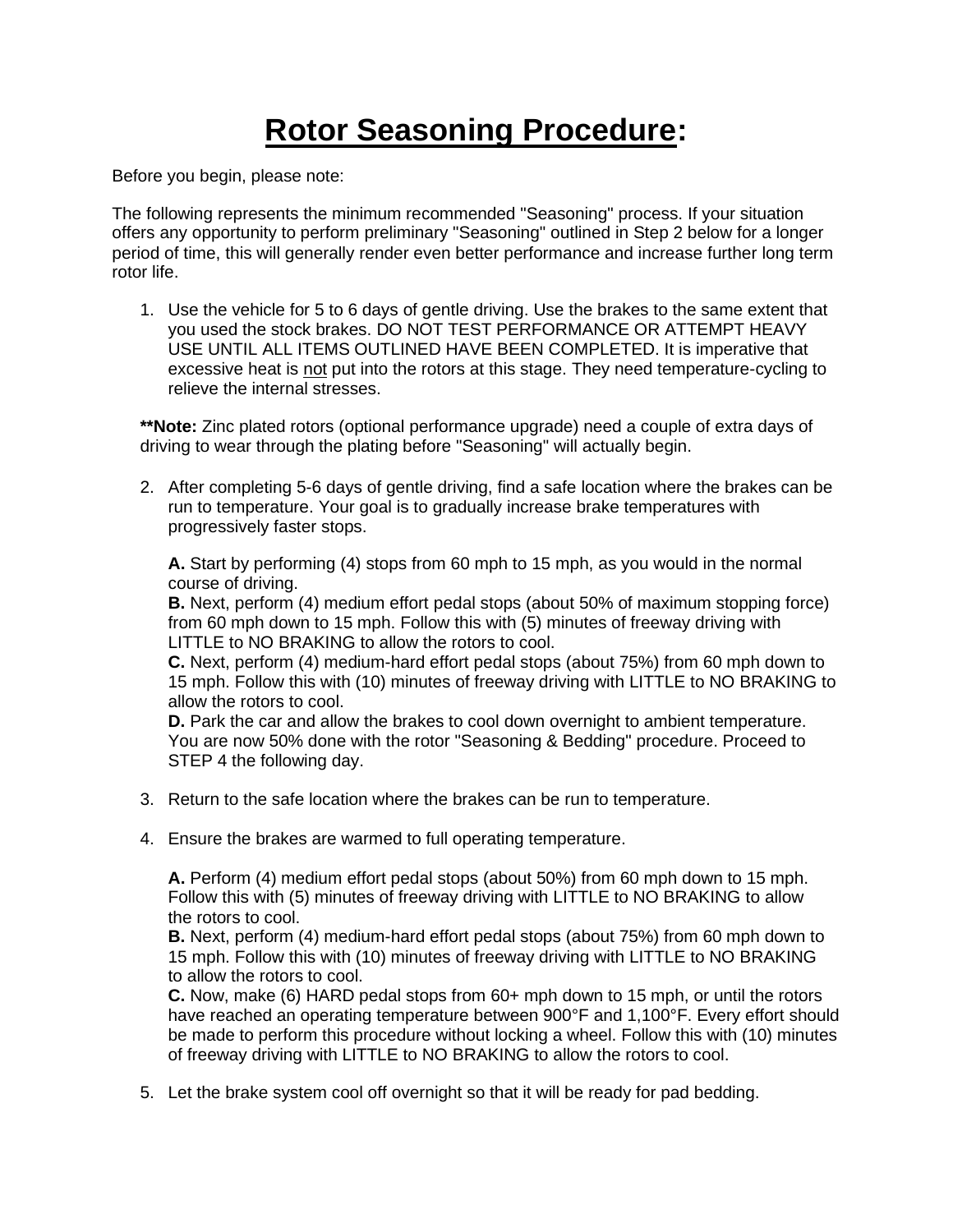## **Pad Bedding Procedure:**

#### **The Importance of Bedding Brake Pads**

The friction material in semi-metallic pads is held together by an organic binder, usually a type of phenolic material. As the pads get hot, the binder boils and burns, from the top surface of the pad. Once this burning or "Bedding" takes place, the friction material makes proper contact with the rotor.

Some race/performance pads are designated as "pre-burnished" from the manufacturer. In our experience, these pads still benefit from "Bedding." "Bedding" pads establishes a wear pattern between the pads and rotor. Some pads deposit a layer of carbon on the surface of the rotor. They need that layer of carbon to perform at peak efficiency.

#### **Bedding Metallic or Carbon/Metallic Pads** - (NEVER "drag" the brakes)

Note: Never "Bed" pads on rotors which have not first been "Seasoned". Always allow a substantial coast down zone when bedding pads that will allow you to safely drive the car to a stop in the event of fade.

- 1. Perform (2) repeated light to medium stops, from 65 to 10 mph, to bring the rotors to temperature.
- 2. Perform (2) heavy stops, back to back, at a point just pending wheel lock or ABS actuation, from 65 mph to about 5 mph.
- 3. Drive for (5) to (10) minutes to create cooling airflow, without using the brakes if at all possible.
- 4. Perform (3) light stops in succession.
- 5. Perform (8) heavy stops, back to back, at a point just pending wheel lock, from 65 mph to about 5 mph.
- 6. Drive for (10) minutes to cool the rotors, without using the brakes if at all possible.

**\*\*Note:** Metallic brake pads need high temperatures to keep the pad "Bedded". If you drive the car for a period of time without using the brakes extensively, you may need to "Bed" the pads again. This is not a problem. Simply repeat the procedure. When switching from any performance or other Carbon Metallic pads to semi-metallic brake pads (something we do not recommend), you will need to wear through the layer of carbon that the performance pads have deposited on the rotor surface. The new pads won't grip well at all, until this layer of carbon is removed. Racers should "Bed" a few sets of pads at a time. In the event you need to change brake pads during a race, you MUST use a set of "Bedded" pads. Racing on "non-bedded" pads leads to a type of "fade" caused by the binding agents coming out of the pad too quickly. This is called "green fade". These binders may create a liquid (actually a gas) layer between your pads and rotors. Liquids have a very poor coefficient of friction. This condition is the reason for reverse slotting or cross-drilling rotors, as it allows a pathway for the gasses to escape.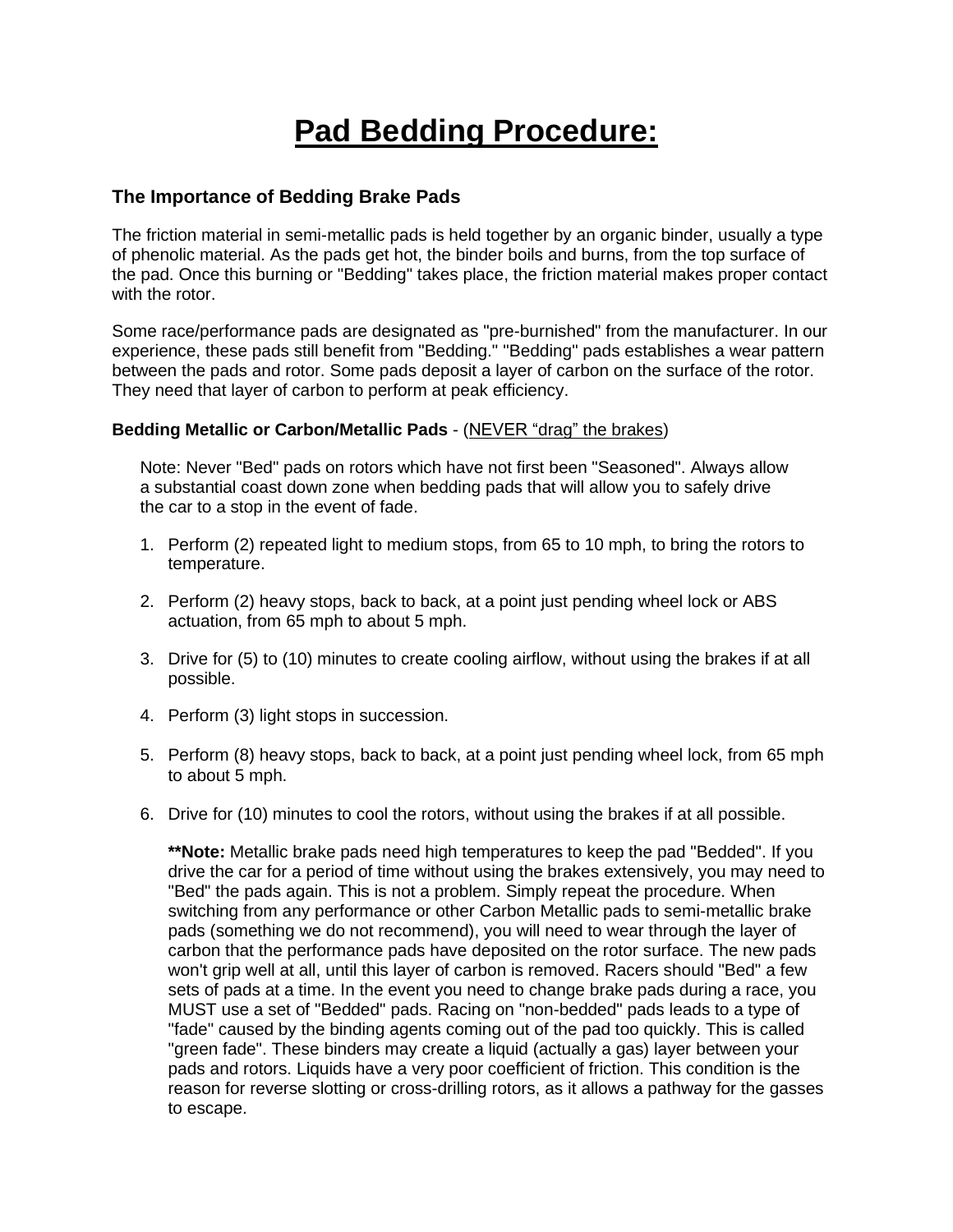# **Bleeding**

Always remember, good-to-excellent brakes or fluid do not function without adequate cooling. In fact, the more serious your brake system, the more attention needs to be directed to proper ducting, as they will generate more heat due to the increased capacity.

### **Proper Bleeding Procedure:**

Slowly pour fluid into the master cylinder so as not to aerate the fluid. Enlist someone who will help you bleed the brakes. Ensure they too, read these instructions carefully to understand the goal.

BLEEDING BRAKES IS NOT DONE WITH PRESSURE. IT IS PURELY A FUNCTION OF MOVING FLUID THROUGH THE SYSTEM. THE OBJECT IS TO DISPLACE AIR, NOT TO SEE HOW FAR FLUID CAN BE SHOT OUT OF THE CALIPER!

- 1. For systems which are essentially dry front and rear, start by filling the master cylinder with proper fluid.
- 2. Next, attach the clear plastic bleed line to the bleeder at the caliper farthest from the master cylinder and open it. VERY SLOWLY, stroke the brake pedal by hand or foot until fluid comes out. Now close the bleeder.





### **3. ACTUAL BLEEDING SEQUENCE:**

A. Have your partner very slowly, with modest pressure (approximately 25-30 lbs/ft), stroke the pedal ONE TIME until hydraulic resistance is encountered. Ask your partner to hold at this point with the same modest and even pressure, and notify you that he/she is, "holding."

B. Open the bleeder, letting the pedal go to the floor or until it stops using the same modest level of pressure. Close the bleeder, notify your partner that, "the system is sealed."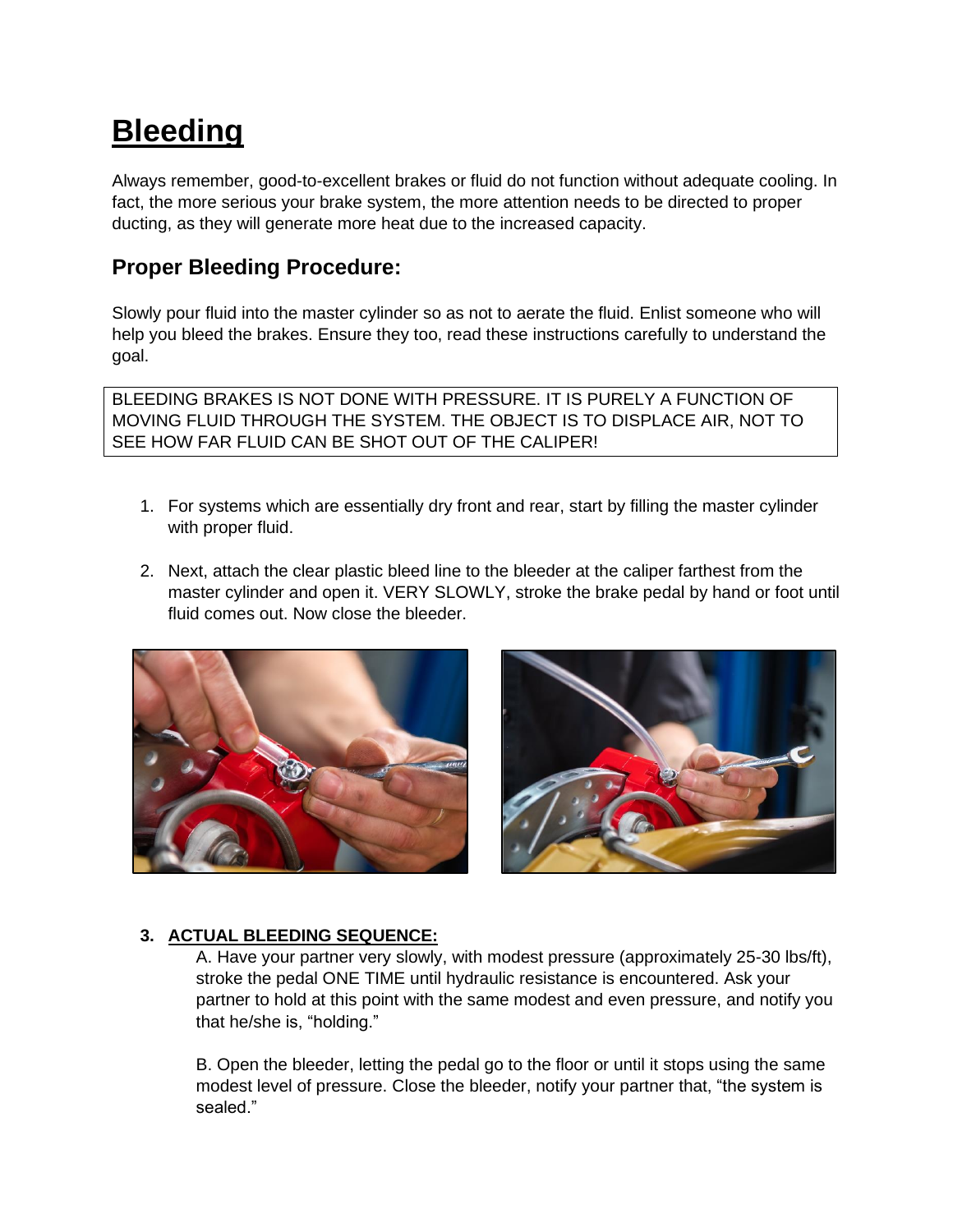

- 4. Repeat "Bleeding Sequence" (never stroke the pedal more than one time), until all signs of air are purged (no bubbles) from fluid. **IMPORTANT: DO NOT LET THE MASTER CYLINDER RUN DRY.** Be sure to check fluid level after every third bleeding sequence or sooner if reservoir volume is very small.
- 5. Move to the location next furthest from the master cylinder and repeat the procedures previously outlined. Continue until all calipers have been bled. You are now 75% complete with the bleeding process.
- 6. If needed, take a small block of wood or a plastic hammer, and carefully tap the calipers to dislodge any additional air bubbles that may be trapped.